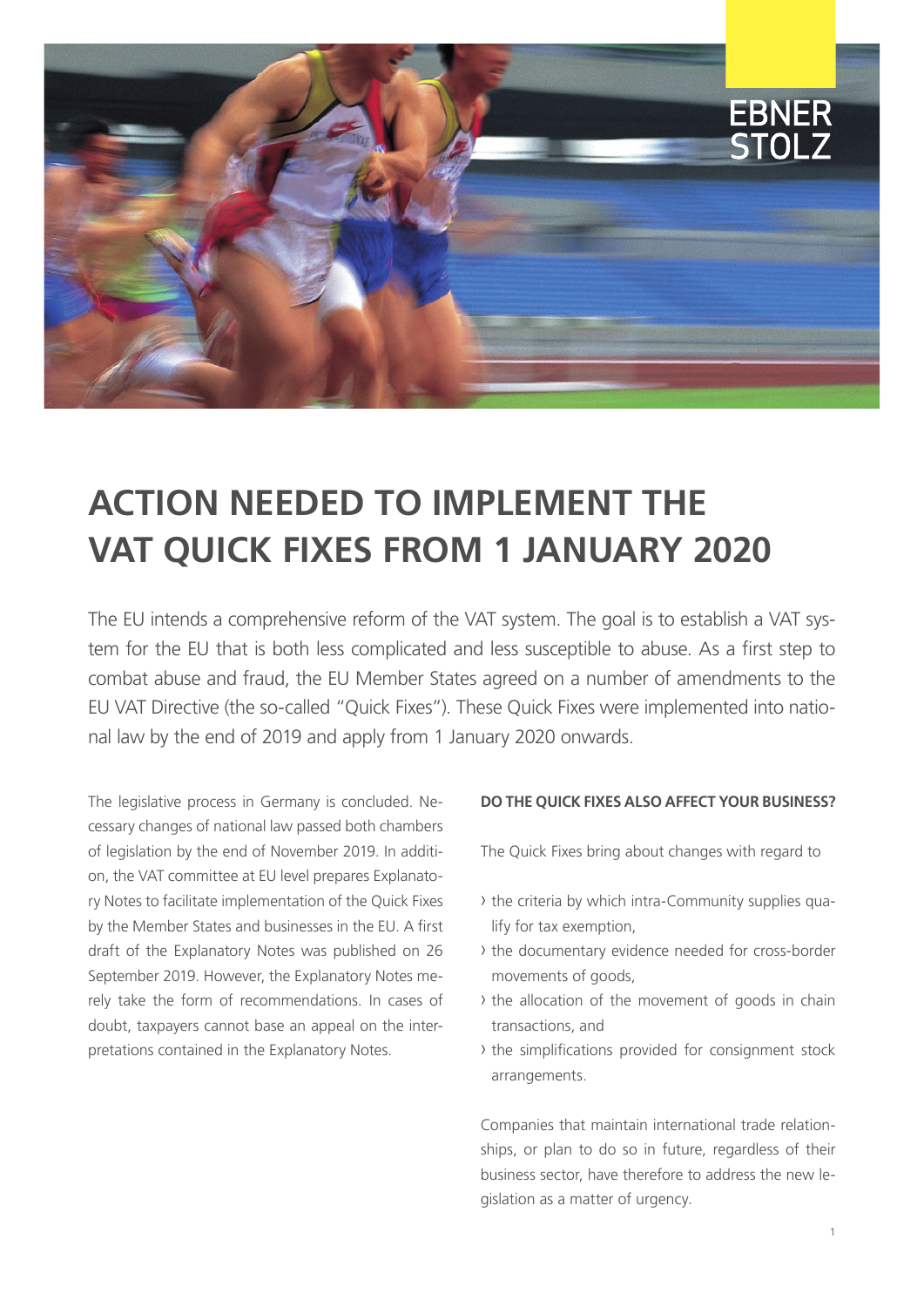

#### **CONTENT OF THE NEW LEGISLATION**

1. CRITERIA FOR THE TAX EXEMPTION OF INTRA-COMMUNITY SUPPLIES

Commencing in 2020, the key criteria for tax exemption pursuant to Sec. 6a UStG (German VAT Act, hereinafter: "VATA-DE") are:

› a valid VAT Identification Number of the customer, › evidence that the goods were moved across the border, › submission of a recapitulative statement, and

› no "involvement" in tax evasion.

The substantive and formal requirements for intra-Community supplies currently applicable will be extended by the new Sec. 6a VATA-DE. Under the terms of the new law, the tax exemption requires that:

- › the buyer (established in another Member State than the state of dispatch) has to be registered for VAT purposes at the time when the delivery is made, and
- › the buyer actively uses his valid VAT Identification Number from the Member State of destination.

Moreover, the new Sec. 4 No. 1b VATA-DE requires the supplier to submit a recapitulative statement in order to obtain tax exemption.

#### **PRACTICAL TIPS**

#### **VAT IDENTIFICATION NUMBER (VAT-ID)**

Due to the fact that the VAT-ID is now a substantive legal prerequisite for the tax exemption of intra-Community supplies, the need to obtain a qualified confirmation of the VAT-ID from the Federal Central Tax Office and the documentation of the confirmation is even more important than it was until now.

The new regulation in Germany requires the VAT-ID to be "used" by the buyer in order to obtain tax exemption. The "use" of the VAT-ID requires taking action and therefore actively communicating the number (see Part B Special Section of the bill on the 2019 Annual Tax Act ("JStG") dated 31 July 2019). In other words, the VAT-ID printed on the letterhead of the buyer no longer suffices. However, this rule goes beyond the requirements of the EU VAT Directive, as this only requires the buyer to communicate its VAT-ID in any way. For example, according to the draft Explanatory Notes it is sufficient when the VAT-ID of the buyer is stated on the invoice, as it can then be assumed that the VAT-ID was communicated to the supplier beforehand. Moreover, the use of the term "use" in German law raises a number of questions, particularly with regard to the time of use. In its statement on the bill, the Federal Council called for a legal definition of the term "use" to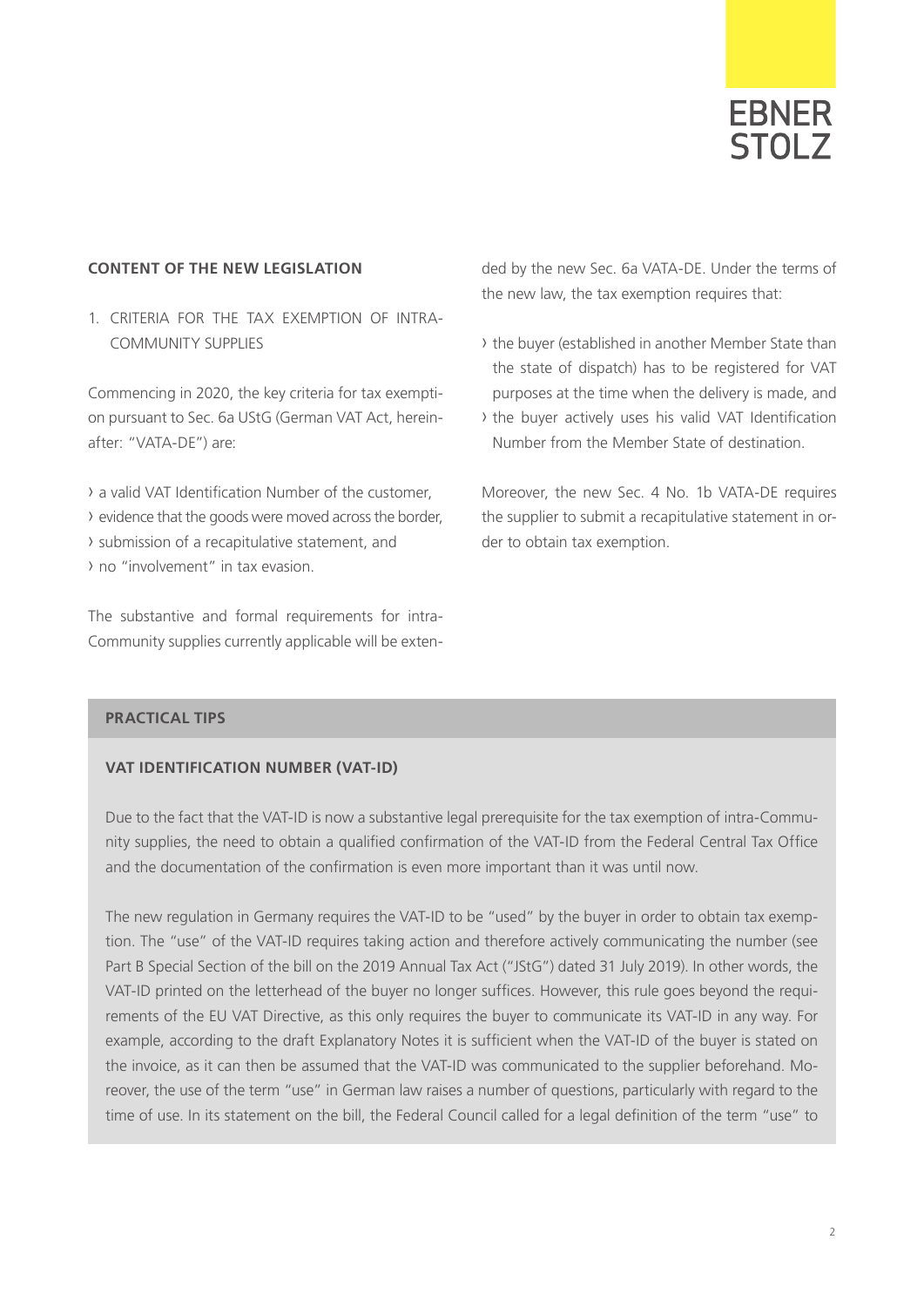# **EBNER** STOL<sub>7</sub>

be included in the law. However, the cabinet considers such an addition to the law as superfluous and refers in its counterstatement to the German Administrative Guideline regarding VAT ("VAT-DE") which already defines how the term "use" has to be understood (Sec. 3.2 par. 10 sentence 2 et seq. VAT-DE).

Currently the issue of whether subsequent communication of a valid VAT-ID is sufficient to qualify for tax exemption remains open. The draft Explanatory Notes allow a subsequent communication in the case when a buyer has applied for a VAT-ID but did not receive it prior to the movement of the goods. This example also illustrates the need for a supplement to the law in Germany as the active "use" of the VAT-ID requires that it has already been issued before the goods are supplied.

#### **RECAPITULATIVE STATEMENTS (RS)**

If the company does not meet its duty to submit a RS or if the RS is inaccurate or incomplete with regard to the respective supply, the tax exemption for this intra-Community supply will be denied, even if all other prerequisites are met. The lawmakers have already understood that a RS can only be completed after the intra-Community supply has been executed. For this reason, this new criterion for the tax exemption of intra-Community supplies has been included in Sec. 4 No. 1b VATA-DE and not in the definition of Sec. 6a VATA-DE.

It remains to be seen how the fiscal authorities will handle incorrect RS. Generally, when all other criteria for the tax exemption according to the new Sec. 6a VATA-DE are met at the time of the sale, the intra-Community supply should be treated as tax exempt at this time. The invoice should therefore be issued without VAT. If the supplier submits an accurate RS at a later date or when he can suitably remedy or justify any errors or oversights, the tax exemption will remain in force. Both the bill issued by the cabinet as well as the draft Explanatory Notes allow any RS that is incorrect, incomplete or submitted late to be corrected. Such a correction should apply retrospectively to the time of the sale for the purposes of tax exemption.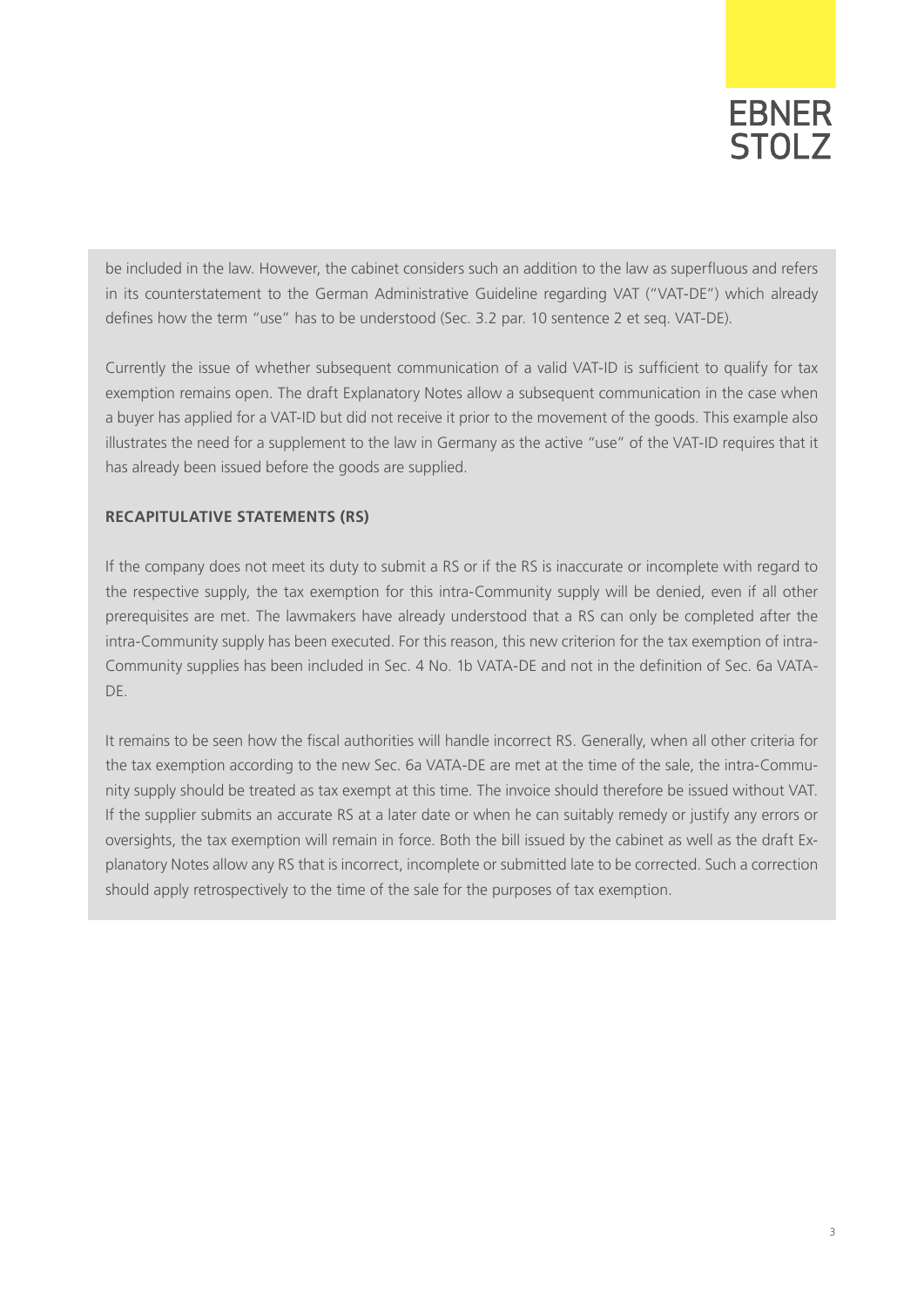

### 2. DOCUMENTARY EVIDENCE FOR THE CROSS-BOR-DER MOVEMENTS OF GOODS

The new Sec. 17a of the German VAT Implementation Ordinance ("VIO-DE") includes another novelty relating to intra-Community supplies. This new rule simplifies the documentary evidence, depending on who undertakes the shipment. The documentation have to be kept on the basis of at least two sources from a given catalog that do not contradict each other. The

rule constitutes a presumption, which the tax authorities may later rebut.

It should be noted that the new rule contained in Sec. 17a VIO-DE does not replace the current rule of Sec. 17a VIO-DE which will stay applicable as new Sec. 17b VIO-DE.

#### **PRACTICAL TIP**

The practical implications of the changes in the documentary requirements tend to be relatively minor in Germany, as the current regulation on documentary evidence (the Entry Certificate in particular) will stay applicable. This is the express wish of the lawmaker in addition to the uniform EU presumption rule, which was implemented in the new Sec. 17a VIO-DE by the Annual Tax Act 2019. The rules of the new Sec. 17a VIO-DE are based on Art. 45a of the EU VAT Implementing Regulation. Art. 45a constitutes the maximum requirements on transport papers that may be demanded by Member States. Nevertheless, businesses should address the new rules as it is possible that suppliers based in other EU Member States will be confronted with the new requirements and demand additional documentary evidence in future.

### 3. ALLOCATION OF THE MOVEMENT OF GOODS IN CHAIN TRANSACTIONS

With regard to chain transactions (several supply transactions with the direct movement of goods from the first supplier to the final customer) the place of supply and the applicability of the tax exemption of intra-Community supplies or export deliveries depends on the question to which section of the chain transaction

the movement of goods is allocated to. Unfortunately, how this is decided is treated differently by the Member States of the EU. The court rulings by the European Court of Justice (ECJ) and the Federal Fiscal Court in Germany also differ on this point. This legal uncertainty is now supposed to be remedied by the amendment of uniform requirements to the EU VAT Directive.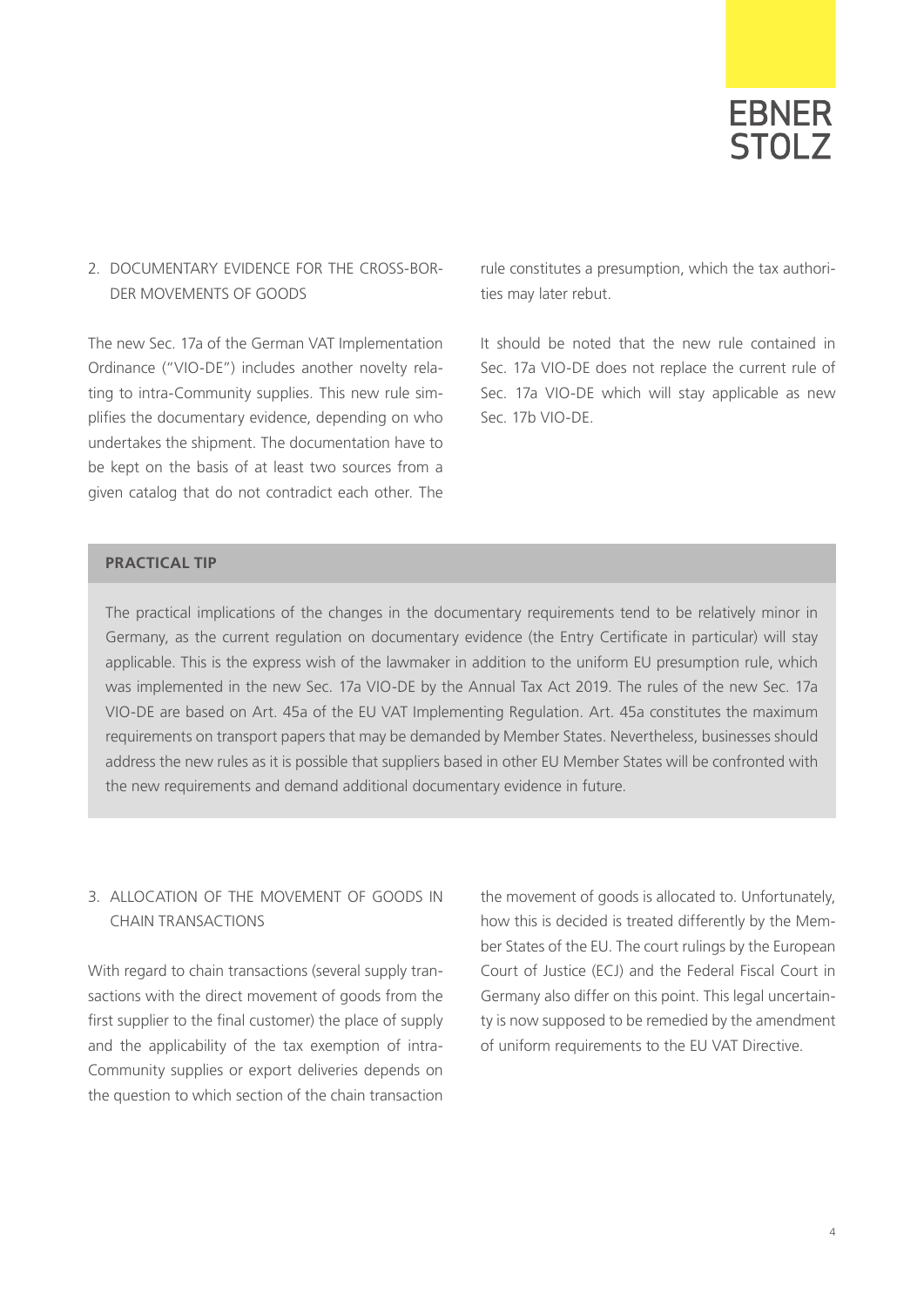

The new Sec. 3 par. 6a VATA-DE incorporates the EU requirements into German law:

- › If the first supplier in the chain transports/dispatches the goods, then the movement of goods is allocated to the first transaction.
- › If the final customer in the chain engages the transport/dispatch of the goods, then the movement of goods is allocated to the supply to the final customer.
- › If another party in the middle of the chain (buyer/ seller) transports or dispatches the goods, then the movement of goods is allocated to the supply to this party.

Generally, the question of who moves the goods is decided on the basis of which party engages the transport.

If a party in the middle of the chain transaction ("interposed trader") engages the transport, then the movement of goods is allocated to the supply of the goods to this party (as mentioned above). However, if this party uses a VAT-ID of the Member State of dispatch, then the onwards supply by this party is deemed to be the supply to which the movement of goods is allocated to. This also applies in the case of exports if the interposed trader uses the VAT-ID or the tax number of the Member State of dispatch. In cases involving imports, the movement of goods will be allocated to the interposed trader if he registers the transaction with the customs authorities in its own name, or in case of indirect representation.

#### **PRACTICAL TIPS**

If the interposed trader engages the transport, the agreement of special incoterms loses its significance, as the allocation of the movement of goods only depends on the use of the VAT-ID. The interposed trader can therefore influence the allocation of the movement of goods by communicating or refusing to communicate its VAT-ID. In this regard, interposed traders in a chain transaction should take care. Based on the current interpretation of the new law, the "use" of the VAT-ID has to occur prior to the transport/dispatch of the goods. However, the draft Explanatory Notes state that the VAT-ID may also be communicated later and therefore does not necessarily have to be "used" prior to the beginning of the transport. It remains to be seen whether the lawmakers and fiscal authorities adopt this interpretation.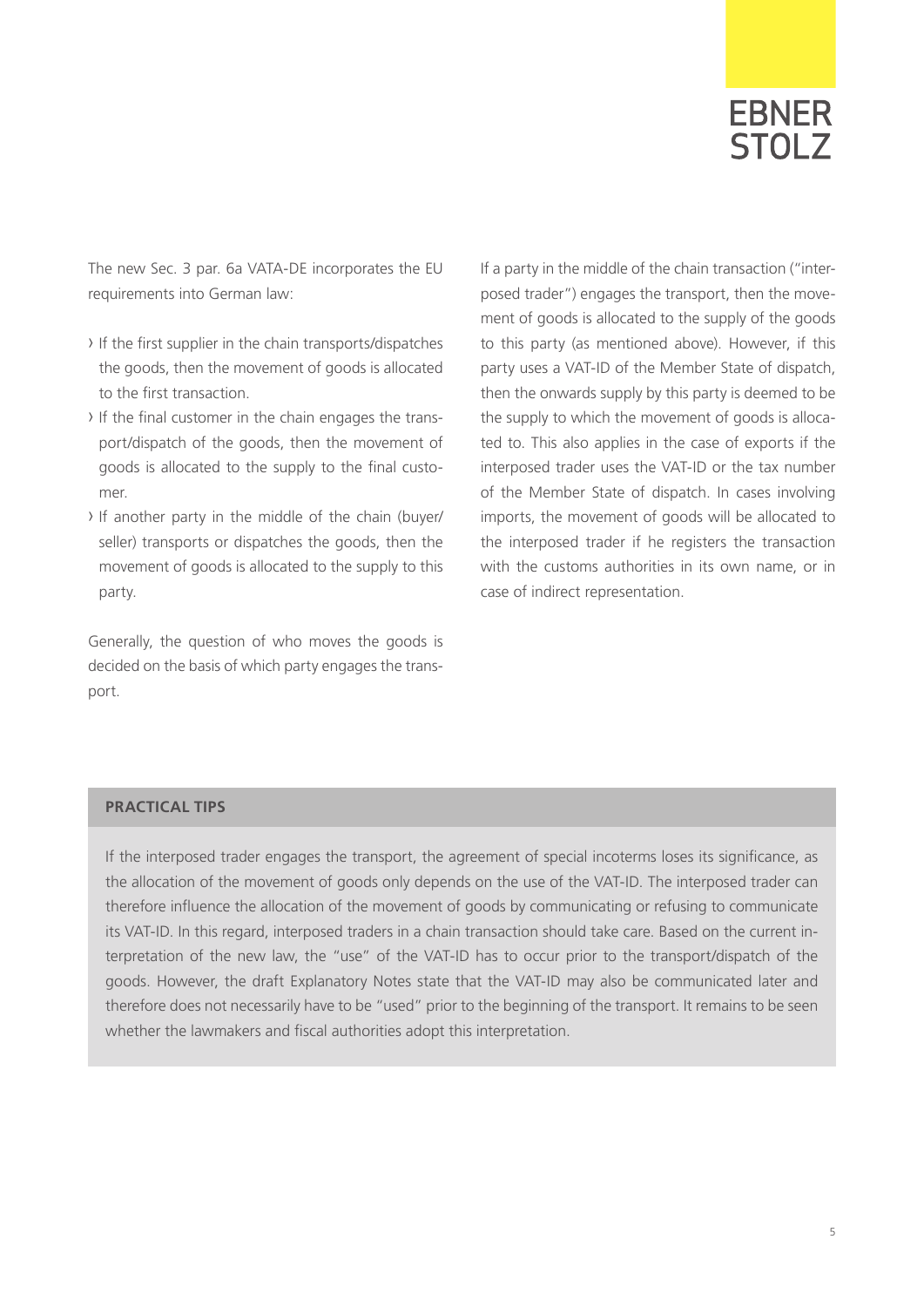# **EBNER** STOL<sub>7</sub>

According to the draft of the Explanatory Notes, the party that engages the transport/dispatch is the party that enters into a contract with the freight forwarder and bears the risk of transport. Furthermore, it is stated that it would be harmful for the presumption of a chain transaction if multiple parties are involved in the transport and each engages for individual sections of the transport. This corresponds to the current administrative guideline in Germany (Sec. 3.14 par. 4 VAT-DE).

Cases where goods are picked up remain critical as another party engages the transport and the first supplier cannot be sure whether he is involved in a chain transaction or not. In such cases the first supplier should always check the freight papers to determine whether his customer engaged the transport or not and be aware of the VAT consequences (e.g. invoicing process).

# 4. SIMPLIFICATIONS PROVIDED FOR DELIVERIES TO CONSIGNMENT STOCKS

The new Sec. 6b VATA-DE introduces a simplification for the treatment of supplies to consignment stocks. The new regulation provides for a presumption that supplies are made directly to a customer (avoiding an intra-Community transfer of goods) if the following criteria apply:

- › The goods are transported from one Member State to another Member State by the supplier.
- › There is an agreement between the supplier and the customer by which the latter is entitled to the acquisition of property regarding the delivered goods.
- › The supplier knows the full name and address of the customer at the time the transport/dispatch of the goods commences.
- › The supplier does not have a permanent establishment in the Member State of destination.
- › The customer uses the VAT-ID of the Member State of destination.
- › The VAT-ID and identity of the customer are known to the supplier at the time the transport/dispatch commences.
- › The supplier enters the customer's VAT-ID in its RS and marks the goods separately in the list to show that the goods were delivered in accordance with the new Sec. 22f VATA-DE.
- › The goods are removed from the stock within 12 months.

If the above criteria are met, it is assumed that an intra-Community supply occurs when the goods are called off from the stock (with a corresponding intra-Community acquisition by the customer). There is no intra-Community transfer of goods beforehand. As a consequence, the supplier does not have to register for VAT purposes in the Member State of destination.

If the goods are stored in the consignment stock for more than 12 months, it is assumed that an intra-Community transfer of goods occurs on the day after the 12 month-period expires. In this case, the supplier has to register for VAT purposes in the Member State of destination.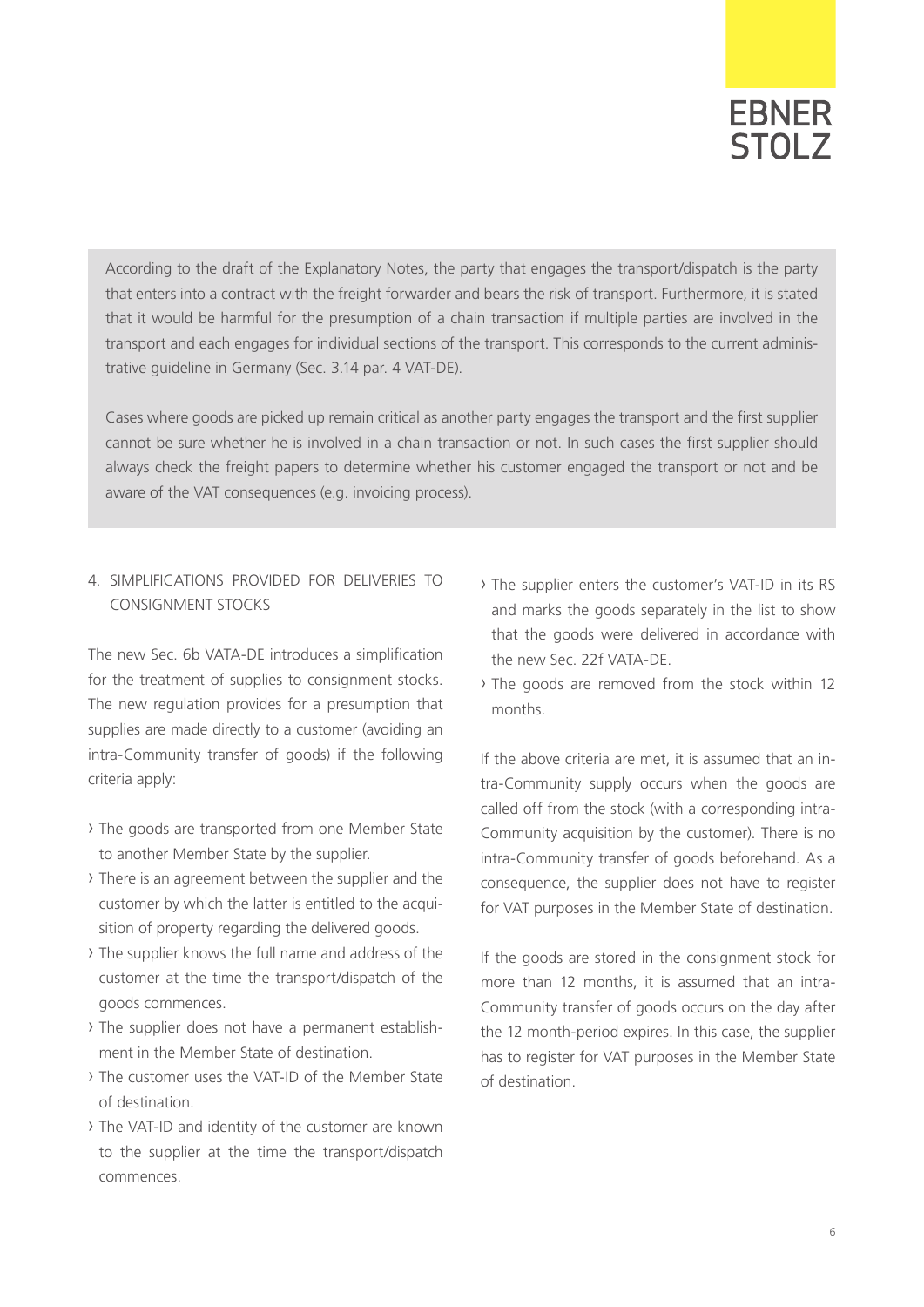# **EBNER** STOL<sub>7</sub>

#### **PRACTICAL TIPS**

Businesses do not have to apply the simplifications for consignment stocks. Based on the draft Explanatory Notes, it is sufficient to act consistently, when the criteria are not met, in order to avoid mandatory applications of the simplification.

The supplier is obliged to state the VAT-ID of the customer in the RS. According to the draft of the Explanatory Notes, it is not necessary to include any information (besides the VAT-ID of the customer) in the RS when goods are just transferred to the consignment stock. Furthermore, the draft states which values have to be reported in the RS when the stocks are used in a regular or harmful transaction.

With regard to the use of the VAT-ID, please see the comments under 1. "VAT-ID".

In its statement on the 2019 Annual Tax Act, the Federal Council addressed the issue of "Technical difficulties when amending the RS" and called for a change to the law, as it can be assumed that technical implementation of the RS will not occur before October 2021. The cabinet is currently reviewing how this issue can be handled.

If the supplier and the customer agree to apply the simplification, it would be advisable to enter into agreements on how the required data should be exchanged. For example, it would make good sense for the parties to mutually commit to providing the other party the corresponding information.

It is not clear whether the contractually agreed sequence in the use of the goods applies for VAT purposes when determining the use of the goods or whether an accounting fiction (e.g. FIFO) can be applied. The latter would apply especially for bulk goods, as it is impossible to check how long individual parts have actually been in stock.

If the time limit of 12 months is exceeded, or some other event occurs (e.g. destruction, accidental loss or theft of the goods) the supplier has to register for VAT purposes in the Member State of destination. In practice, this could lead to the situation that the supplier is not registered in the Member State of destination when the harmful event occurs. The supplier has to report an intra-Community transfer of goods in the Member State of dispatch that is equivalent to an intra-Community supply. This supply will not be tax exempt as the supplier does not have a VAT-ID in the Member State of destination. It remains uncertain whether input VAT can be deducted in such cases. In addition, in spite of being subject to VAT in the Member State of dispatch, there is still a duty to report an intra-Community acquisition in the Member State of destination. Due to the discussion relating to "use prior to delivery" or "mere communication" it is currently not certain that a retroactive correction will be possible. In case there is a risk that the 12-month storage limit might be excee-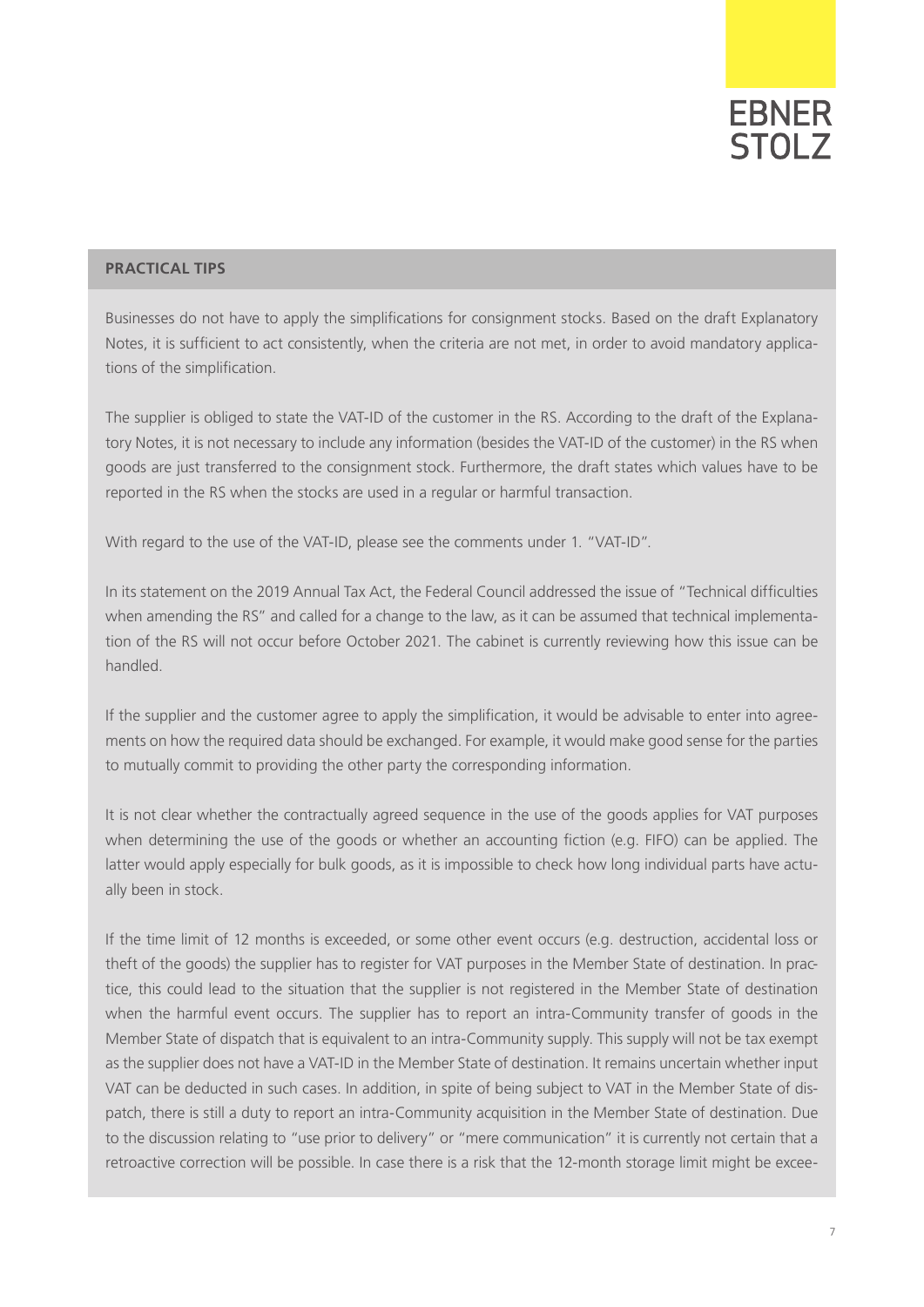

ded, suppliers could choose to register for VAT purposes in the Member State of destination as a precautionary measure. However, this would run counter to the sense and purpose of the simplification. In addition, it appears that actual taxable supplies have to be executed in the Member State of destination as otherwise the registration cannot be maintained.

# 5. USE OF CONSIGNMENT STOCKS FOR DOMESTIC TRANSACTIONS AND FIXED CUSTOMERS

Currently the simplification only covers consignment stocks in cross-border structures. In domestic situations there is still need for regulation. There are also uncertainties with regard to supplies to a specific customer. In court rulings by the Federal Fiscal Court, which the fiscal authorities have followed, there is already a movement of goods when the goods are placed into the consignment stocks and not when they are called off by the customer. This perspective leads to a conflict between the German VAT Act and the Commercial Law. As the issue was not resolved by the lawmaker before the 2019 Annual Tax Act came into force, and the fiscal authorities did not prolong the non-objection rule, the entrepreneurs will be required to avoid differing dates under the VAT Act and the Commercial Law by entering into mutual agreements addressing the issue.

### **CONCLUSION**

The amendments are driven by the goal of uniform European VAT regulations. Overall, this goal seems to be achieved. Unfortunately, there are already signs of there being some weaknesses in the new legislation. First and foremost, the fiscal authorities will be called on to offer a practical interpretation of the laws.

In spite of the existing uncertainties, entrepreneurs should place their priority on analyzing their internal processes as soon as possible and modifying them accordingly, where needed. We have already conducted a number of workshops with clients and would be happy to also assist you and your company in this endeavor.